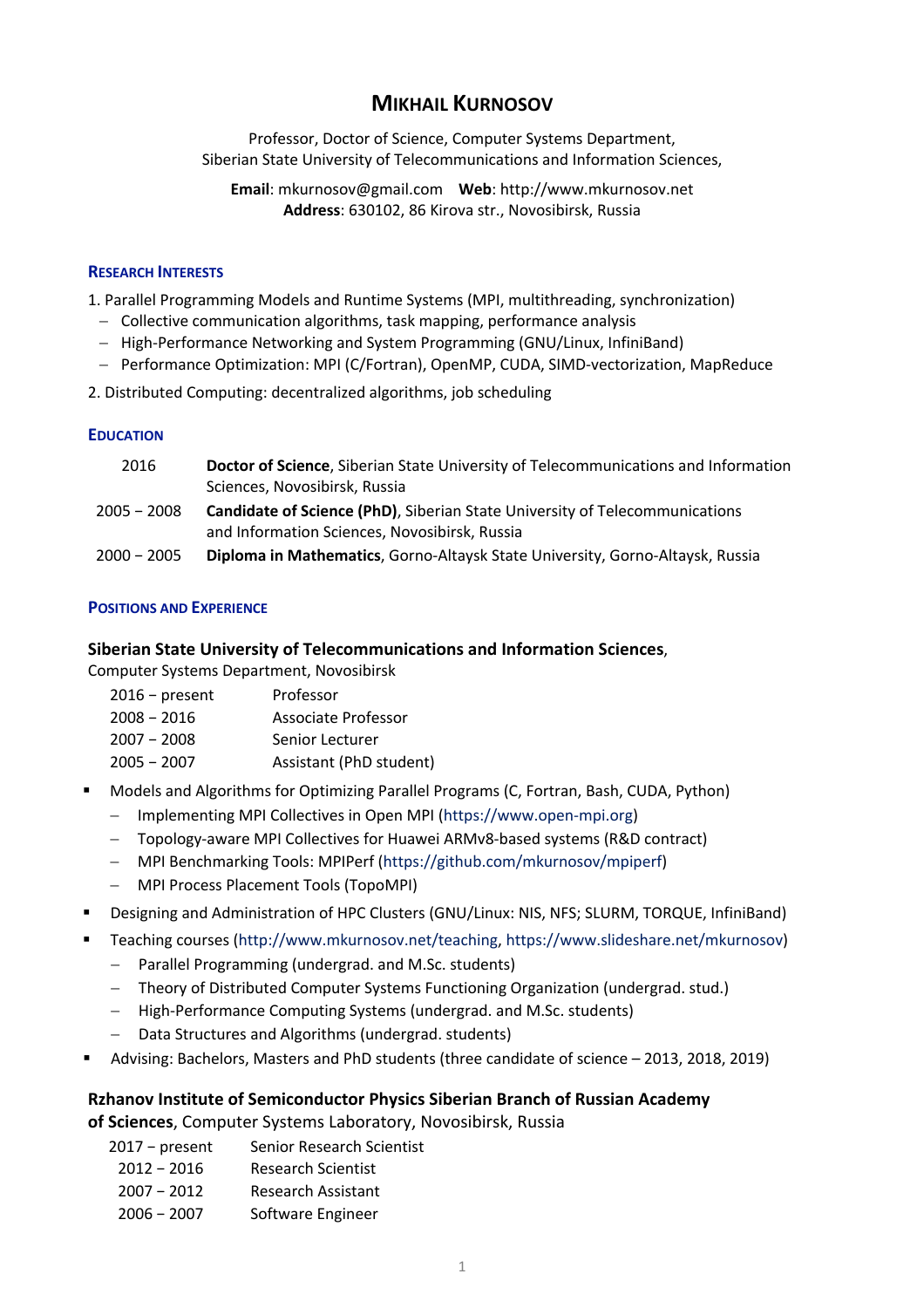- Design and Optimization of Parallel Programs (MPI, OpenMP, CUDA, SIMD-vectorization)
- § Teaching course "Introduction to Parallel Programming" (2015-2016)

### **Yandex, School of Data Analysis**, Novosibirsk, Russia

| $2014 - 2016$ | Lecturer                                                                |
|---------------|-------------------------------------------------------------------------|
|               | Course "Parallel and Distributed Computing"                             |
|               | (C++11 threads, OpenMP, MPI, MapReduce, Hadoop, distributed algorithms) |

### **Intel, Threading Tools (SSG),** Nizhny Novgorod, Russia

Summer 2006 Software Engineer (Intern, Summer School) Porting GNU/Linux version of Intel Thread Profiler runtime library to the Pin – dynamic binary instrumentation tool (C/C++, Pin probes, POSIX threads)

### **Republican Center of Children's Creativity**, Gorno-Altaysk, Russia

- 1998 − 2005 Software Engineer
- Software Development
	- Development of Educational Programming Language Rapira++: modifiable syntax Russian and Altay keywords, basic OOP constructions, visual programing, IDE (https://github.com/mkurnosov/rapiraxx)
	- Client-Server Software for Monitoring and Remote Control of Application on Windows-based Workstations (C, DLL injection, Win32 API, network sockets, MySQL)
- § Teaching courses (high school students): Rapira++, Visual Basic, Delphi, JavaScript; network technologies (TCP/IP, Ethernet switches: VLANs, Spanning Tree, QoS; WiFi protocols)

#### **AWARDS**

- 2021 Diploma of the Minister of Digital Development, Communications and Mass Media of the Russian Federation
- 2019 Certificate of Honor of the Governor of the Novosibirsk Region
- 2017 Diploma of city administration of Novosibirsk
- 2012 Award of the Government of the Russian Federation in the field of education
- 2009 Award of Administration of Novosibirsk Region
- 2008 Intel Scholarship in Recognition of Academic Progress and Active Scientific Work
- 2007 Alcatel-Lucent Scholarship
- 2007 Scholarship of the Government of the Russian Federation
- 2004 Scholarship of the Russian Federation President

#### **ATTENDED SCHOOLS AND WORKSHOPS**

- 2009 Architecture of High-Performance Computer Clusters, Institute for System Programming of RAS, Moscow, Russia
- 2007 Intel Multicore Programming for Academia, Intel, Nizhny Novgorod, Russia
- 2007 Java Programming, Sun Java Academy, Sun Microsystems, Novosibirsk, Russia
- 2006 Russian-German Schools on Parallel Programming and High-Performance Computing Systems, In-
- -2008 stitute of Computational Technologies SB RAS, Novosibirsk, Russia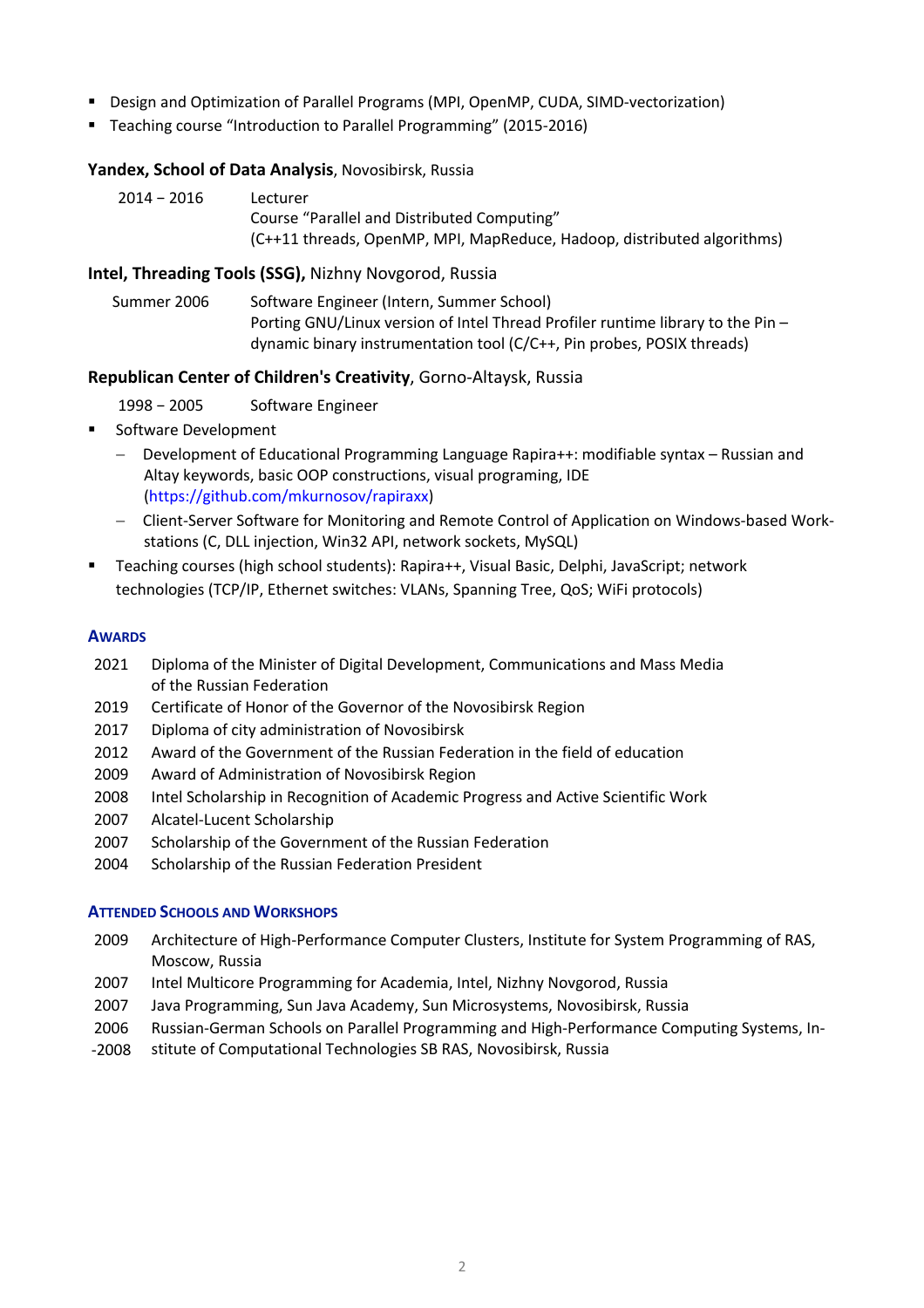### **SELECTED PUBLICATIONS (MOSTLY IN RUSSIAN)**

ORCID: orcid.org/0000-0002-7808-1635 Scopus Author ID: 23667793600 ResearcherID: C-9586-2016

### **Book Chapters**

- 1. Khoroshevsky V., Kurnosov M. et al. Computational Methods, Algorithms and Hardware and Software Tools for Parallel Modelling of Natural Processes. Chapter 2 on Architecture and Software of Distributed Computer Systems, SB RAS, 2012. – 355 p. (in Russian, ISBN 978-5-7692-1237-6).
- 2. Kurnosov M. Introduction to Data Structures and Algorithms. Novosibirsk, 2015. 179 p. (in Russian, ISBN 978-5-9906983-4-5)
- 3. Kurnosov M., Paznikov A. Theory of Distributed Computer Systems Functioning Organization. Novosibirsk, 2015. – 52 p. (in Russian, ISBN 978-5-9906983-5-2).

# **Dissertation (thesis)**

- 1. Kurnosov M. *Algorithms for Functioning Organization of Hierarchical Distributed Computer Systems* (Doctor of Science), Siberian State University of Telecommunications and Information Sciences, Novosibirsk, Russia, October 2016.
- 2. Kurnosov M. *Models and Algorithms of Mapping Parallel Programs into Distributed Computer Systems*, Ph.D. Dissertation (Candidate of Science), Siberian State University of Telecommunications and Information Sciences, Novosibirsk, Russia, December 2008 (Advisor: Corresponding Member of RAS Prof. V.G. Khoroshevsky).

### **Selected Refereed Journal Articles**

- 1. Kurnosov M., Tokmasheva E. *Barrier Optimization on Asymmetrical NUMA Subsystems* // Journal "Vestnik SibGUTI", 2021, No. 1, 15 p. (in Russian).
- 2. Kurnosov M., Tokmasheva E. *Shared Memory based MPI Broadcast Algorithms* // Journal "Vestnik SibGUTI", 2020, No. 1, pp. 42-59 (in Russian).
- 3. Kurnosov M. *Analysis and Optimization of Pipelined Broadcast Algorithms* // Journal "Vestnik SibGUTI", 2019, No. 2, pp. 43-56 (in Russian).
- 4. Peryshkova E., Kurnosov M. *Modeling Network Contention Effects on Process Allocation in Computer Systems* // Journal "Vestnik Tomskogo gosudarstvennogo universiteta. Upravlenie vychislitelnaja tehnika i informatika" (Tomsk State University Journal of Control and Computer Science), 2019, No. 47, pp. 93-101 (in Russian).
- 5. Kurnosov M. *Analysis and Optimization of a k-chain Reduction Algorithm for Distributed Computer Systems* // Journal "Numerical Methods and Programming", 2017. – Vol. 17. – pp. 318-328 (in Russian).
- 6. Kulagin I., Kurnosov M. *Instrumentation and Optimization of Transactional Sections Execution in multithreaded Programs* // Proceedings of the Institute for System Programming. – 2015. – Vol. 27 (6). – pp. 135-150 (in Russian).
- 7. Kulagin I., Paznikov A. Kurnosov M. *Heuristic Algorithms for Optimizing Communications in Parallel PGAS-programs* // Journal "Vestnik SibGUTI", 2014, No. 3, pp. 52-66 (in Russian).
- 8. Pavsky K., Kurnosov M., Polyakov A. *Software Tools for Optimizing Parallel Modeling of Nanostructures with Quantum Dots*. Journal "Avtometria", 2014, Vol. 50(3), pp. 56-61 (in Russian).
- 9. Kurnosov M., Paznikov A. *Heuristic Algorithms for Mapping Parallel MPI Programs into Multicluster Computer and Grid Systems*. Journal "Vichislitelnie metodi I programmirovanie", 2013, Vol. 14(2), pp. 1- 10 (in Russian).
- 10.Kurnosov M. *MPIPerf: a Toolkit for Benchmarking MPI-libraries*. Journal "Vestnik NNGU", 2012, No. 5(2), pp. 385-391 (in Russian).
- 11.Kurnosov M., Paznikov A. *Modelling of Decentralized Algorithms for Scheduling Jobs in Grid Systems*, Journal "Problemi informatiki", 2012, No. 2, pp. 45-54 (in Russian).
- 12.Kurnosov M., Paznikov A. *Decentralized Algorithms for Scheduling Parallel Tasks in Geographicallydistributed Computer Systems*. Journal "Vestnik TGU. Upravlenie, vichislitelnaya tehnika i informatika", 2012, No. 1(18), pp. 133-142 (in Russian).
- 13.Kurnosov M. Allgather *Algorithms for Hierarchical Distributed Computer Systems*. Journal "Vestnik Komputernih i Informacionnih Tehnologiy", 2011, No. 5, pp. 27-34 (in Russian).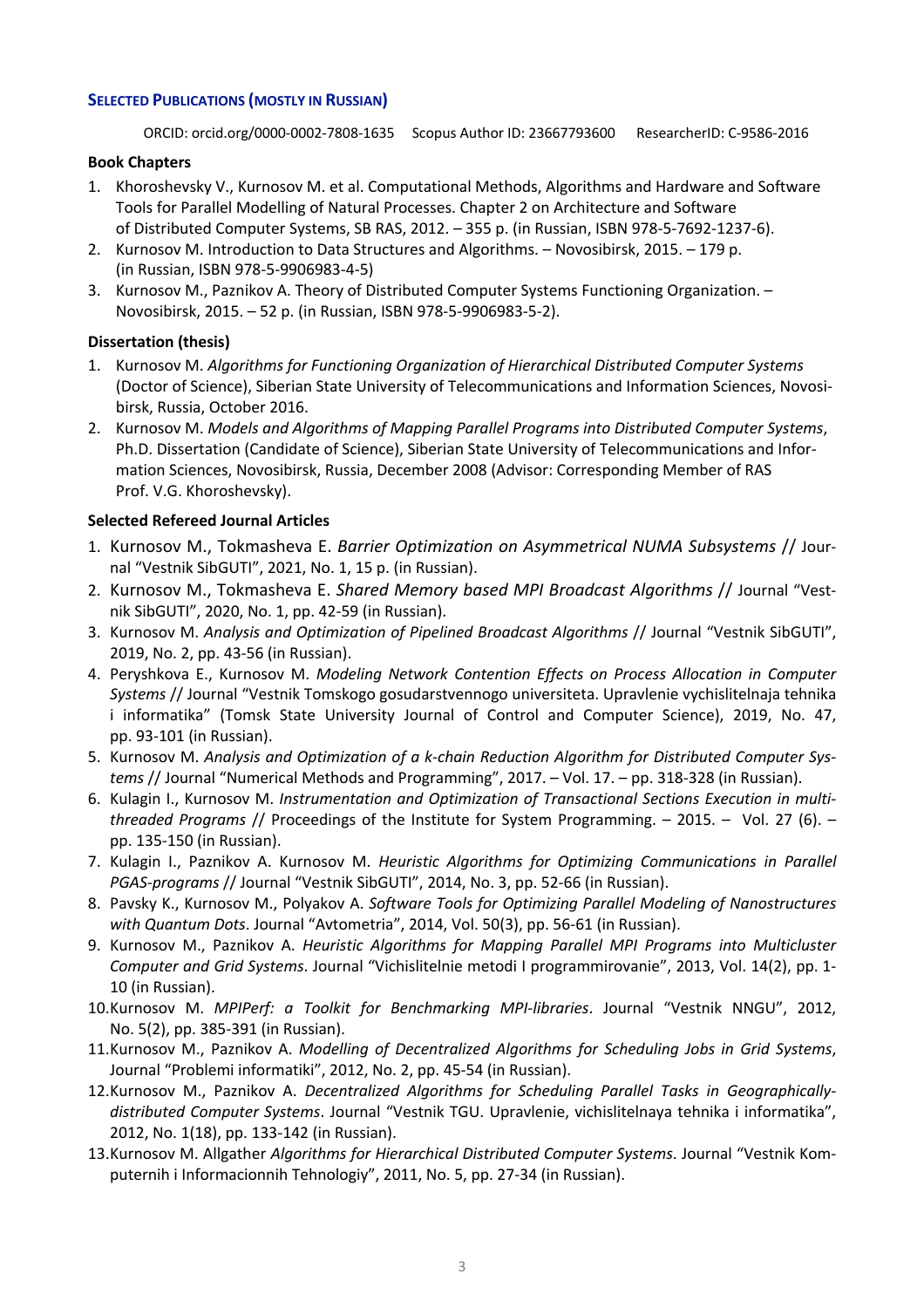- 14.Khoroshevsky V.G., Kurnosov M.G., Mamoilenko S.N., *Geographically-distributed Mulitcluster Computer System: Architecture and Software*. Journal "Vestnik TGU. Upravlenie, vichislitelnaya tehnika i informatika", 2011, No. 1(14), pp. 79-84 (in Russian).
- 15.Kurnosov M. *Optimization of Collective Communications Routines in Computer Systems with Hierarchical Networks*. Journal "Vestnik TGU. Upravlenie, vichislitelnaya tehnika i informatika", 2011, No. 2(15), pp. 61-71 (in Russian).
- 16.Kurnosov M., Paznikov A. *Algorithms and Software Tools for Decentralized Scheduling of MPI Programs in Multicluster Computer Systems*. Journal "Vestnik TGU. Upravlenie, vichislitelnaya tehnika i informatika", 2011, No. 3(16), pp. 78-85 (in Russian).
- 17.Khoroshevsky V.G., Kurnosov M.G., Mamoilenko S.N., Pavsky K.V., Efimov A.V., Paznikov A.A., Perishkova E.N. *Scalable Software Tools for Parallel Multiprogramming in Distributed Computer Systems*. Journal "Vestnik SibGUTI", 2011, No. 4, pp. 3-18 (in Russian).
- 18.Kurnosov M. *Structure-oriented Method for Optimizing MPI Collective Communications in Distributed Computer Systems*. Journal "Vestnik SibGUTI", 2010, No. 2(10), pp. 54-65 (in Russian).
- 19.Khoroshevsky V.G., Kurnosov M.G., Mamoilenko S.N., Polyakov A.Yu. *Architecture and Software tools of multicluster computer systems*. Journal "Vestnik SibGUTI", 2010, No.2(10), pp. 112-122 (in Russian).
- 20.Kurnosov M., Paznikov A. *Decentralized Scheduling of Parallel Tasks in Geographically-distributed Computer Systems*. Journal "Vestnik SibGUTI", 2010, No. 2(10), pp. 79-86 (in Russian).
- 21.Khoroshevsky V.G., Kurnosov M.G. *Algorithms for Assigning Parallel Program Branches to Computer System Processor Cores* // Optoelectronics, Instrumentation and Data Processing. – 2008. – Vol. 44, No. 2. – P. 135-143.

### **Conference/Workshop Proceedings**

- 1. Kurnosov M., Tokmasheva E. *Optimizing Barrier Algorithms on Asymmetric Subsystems of NUMA Machines* // Proc. of the IEEE Ural Symposium on Biomedical Engineering, Radioelectronics and Information Technology (USBEREIT-2021), online, 13-14 May, 2021, 5 p.
- 2. Kurnosov M., Tokmasheva E. *Shared Memory based MPI Broadcast Algorithms for NUMA Systems* // Russian Supercomputing Days: Proceedings of the International Conference, 2020. – P. 1-12.
- 3. Kurnosov M., Berlizov D., Tkacheva T., Tokmasheva E. *Analysis and Optimization of Pipelined Broadcast Algorithms on Gigabit Ethernet and InfiniBand Networks* // Proc. of the 15th Int. Asian School-Seminar Optimization Problems of Complex Systems (OPCS), 2019. – pp. 86-91. ISBN 978-1-7281-2986-0.
- 4. Peryshkova E., Kurnosov M. *Experimental Study of Network Contention Effects on All-to-All Operation* // Proc. of the 14th International Scientific-Technical Conference Actual Problems of Electronic Instrument Engineering (APEIE-2018), 2018. – Vol. 6 – P. 506-510.
- 5. Moldovanova O., Kurnosov M. *Automatic SIMD Vectorization of Loops: Issues, Energy Efficiency and Performance on Intel Processors* // Russian Supercomputing Days: Proceedings of the International Conference, 2017. – P. 55-66.
- 6. Paznikov A., Kurnosov M., Kupriyanov M. *Algorithms of Collective Operations for Distributed Arrays in Partitioned Global Address Space* // 2017 IEEE II International Conference on Control in Technical Systems, Saint Petersburg, Russia, 2017, pp. 5-8.
- 7. Moldovanova O., Kurnosov M. *Auto-Vectorization of Loops on Intel 64 and Intel Xeon Phi: Analysis and Evaluation* // Proc. of the 14th International Conference on Parallel Computing Technologies (PaCT-2017), 2017. – Springer LNCS 10421. – P. 143-150.
- 8. Kurnosov M. *Dynamic Mapping of All-to-All Collective Operations into Hierarchical Computer Clusters* // Proc. of Int. scientific-technical conference on Actual Problems of Electronic Instrument Engineering (APEIE-2016), 2016. – Vol. 1, Part 2. – 475-478.
- 9. Kulagin I., Kurnosov M. *Optimization of conflict detection in parallel programs with transactional memory* // Proc. of 10th Annual International Scientific Conference on Parallel Computing Technologies (PCT-2016). – pp. 582-594.
- 10.Kulagin I., Paznikov A., Kurnosov M. *Heuristic Algorithms for Optimizing Communications in Parallel PGAS-programs* // Proc. of the 13th International Conference on Parallel Computing Technologies, 2015. – Springer Lecture Notes in Computer Science. Vol. 9251. – pp. 405-409.
- 11.Kurnosov M., Paznikov A. *Efficiency Analysis of Decentralized Grid Scheduling with Job Migration and Replication* // 7th International ACM Conference on Ubiquitous Information Management and Communication (ICUIMC-2013), Malaysia, 2013. – 7 p.